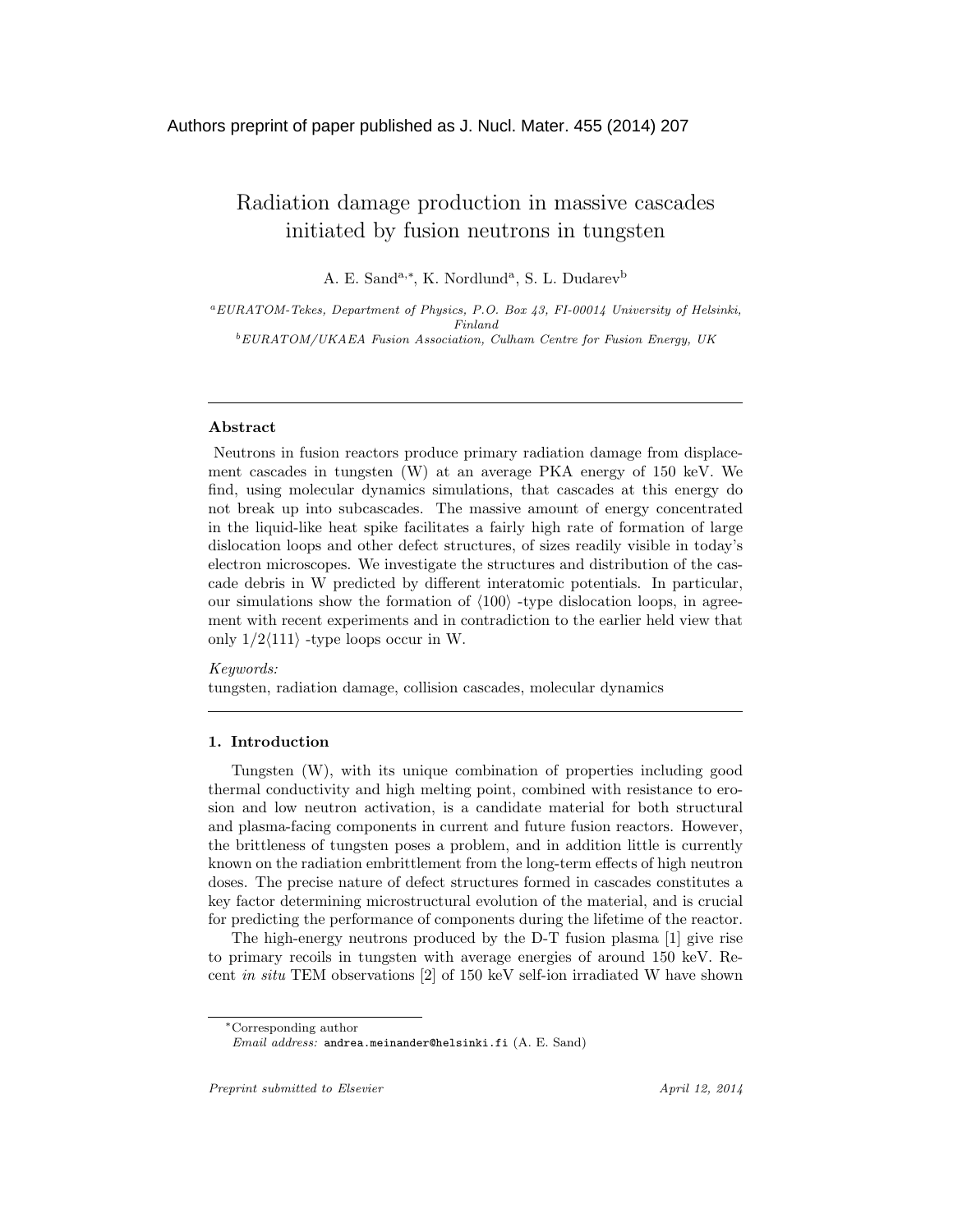the occurrence of novel cascade damage from single ion impacts. These experiments offer a unique opportunity for direct comparison of cascade simulations to experiment. For this purpose we have performed molecular dynamics (MD) simulations of 150 keV collision cascades in W, comparing the predictions of different interatomic potentials.

Cascade damage has been extensively studied by MD methods, and in particular, it has been shown that damage production becomes a linear function of recoil energy after the onset of subcascade break-up [3]. However, cascade damage in W has previously been studied by MD methods for energies only up to 100 keV  $[4]$ . The simulations described in this work show that even at 150 keV, break-up is not complete. The high energy density in the compact cascades gives rise to collective effects which have a significant effect on damage production. The precise nature of defect structures provides input for models aimed towards predicting defect evolution in tungsten.

There are still large uncertainties considering the numbers of defects produced in W. The SRIM recommended value for the threshold displacement energy (TDE) used in the NRT model is  $E_d = 90$  eV, whereas experiment [5] gives a lower TDE, suggesting that the rate of defect production should be higher than what the SRIM/NRT model predicts. This is unusual, for example cascade simulations in iron predict defect numbers significantly lower than the NRT model. The full MD simulations of cascades in W performed in this work cast light on this issue.

### 2. Methods and analysis

MD simulations of collision cascades from 150 keV recoils have been performed using the PARCAS code [6]. Simulations were performed at 0 K to include only athermal processes in defect creation. Cubic simulation cells with periodic boundaries, of 48 nm to a side and containing over 6 million atoms, were used for each cascade. A Berendsen thermostat [7] was applied to cell borders, and each cascade was simulated for 40 ps, at which point the cell had cooled to an average temperature of only a few K.

Three different potentials were compared. Most simulations were done using the modified EAM potential by Derlet *et al.* [8] (hereafter denoted by D-D), with the repulsive part given by the universal Ziegler-Biersack-Littmark potential [9], fitted by Björkas *et al.* [10]. These were compared to simulations using Ackland-Thetford EAM potential (A-T) [11], and a more recent Tersoff-type potential by Ahlgren et al. (A-H) [12]. The predicted TDE for the latter two potentials was determined by the method described in Ref. [13]. Simulation cells with 38400 atoms, initially with half liquid and half crystal structure, were used to find the melting points for the D-D and A-T potentials.

The simulations incorporate electronic energy losses in the form of electronic stopping (ES) given by SRIM [14]. This is implemented as a friction term, and requires the use of a lower energy threshold  $T_c$ , below which the friction term is not applied, else all thermal modes are quickly quenched. To check the effect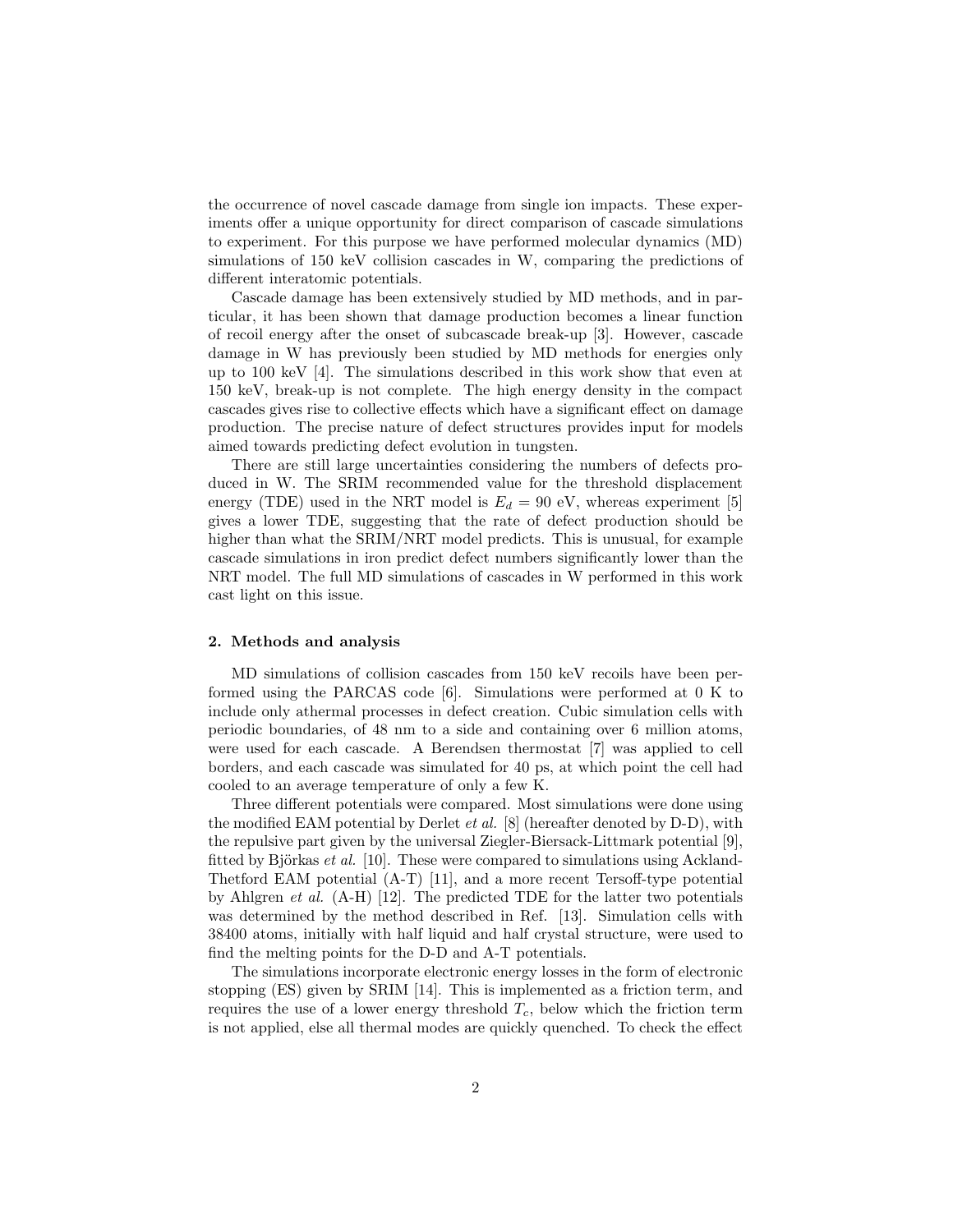of this, the value of  $T_c$  was varied from 1 eV to 100 eV in simulations using the D-D potential.

Defects were detected with two methods which were then compared to each other and found to agree completely. On the one hand atoms were filtered according to potential energy, and those with 0.2 eV higher than the potential's predicted cohesive energy were singled out. This was compared to defects identified using an automated Wigner-Seitz cell method [15].

Large irregular defect structures were relaxed separately at 600 K for 100 ps.

The size and shape of a cascade was determined by analysing the liquid atoms at the time the liquid-like area was largest, approximately after the first 300 fs. An atom was determined to be liquid when the average energy of the atom and its neighbors exceeded the energy corresponding to the melting temperature.

#### 3. Results and discussion

# 3.1. Defect numbers

Collective effects occurring in the cascade heat spike, such as recombination, play an important role in defect production. Although thermally activated recombination is not included in these simulations, nevertheless the number  $N_{FP}$  of surviving defects is far less than the number  $N_{NRT}$  predicted by the NRT model [16].

 $N_{NRT}$  is a function of damage energy  $T_d$ , i.e. the amount of energy which has gone to the ionic system. In these simulations,  $T_d$  is given by the initial PKA energy minus the energy which is removed from the system as a result of electronic stopping. In cascades simulated with the D-D potential and  $T_c = 10$ eV,  $T_d \approx 110$  keV (see Table 1), and the efficiency, calculated as  $N_{FP}/N_{NRT}$ , is 0.4. The same efficiency is predicted when  $T_c = 1$  eV, with lower defect numbers balancing the lower  $T_d$ , while  $T_c = 100$  eV gives an efficiency of 0.5. The direction-specific TDEs predicted by the D-D potential agree very closely with the experimental values, while the average over all directions is very close to the higher NRT value [10], since  $E_d$  is higher in higher index directions. These simulations are thus consistent with both the experimental TDE and the NRT recommended  $E_d$  value.

The TDE predicted by the A-H potential is also in reasonable agreement with experiment, with  $E_d = 39 \pm 1$ ,  $69 \pm 1$  and  $89 \pm 1$  in the  $\langle 100 \rangle$ ,  $\langle 110 \rangle$ and  $\langle 111 \rangle$  directions, respectively. However, the efficiency predicted by cascade simulations is only 0.2. With the A-T potential the efficiency is 0.3, although the predicted TDE is higher  $(E_d = 57 \pm 1, 103 \pm 1 \text{ and } 41 \pm 1 \text{ in the } \langle 100 \rangle$ ,  $\langle 110 \rangle$  and  $\langle 111 \rangle$  directions, respectively). The efficiency is thus sensitive to the potential for other reasons than the predicted TDE.

Rather,  $N_{FP}$  is affected by the difference in cluster sizes appearing in the cascade debris. Simulations with the D-D potential give the largest SIA clusters, and correspondingly the highest average number of defects. This is due to the fact that large SIA clusters support large numbers of defects, while cascades with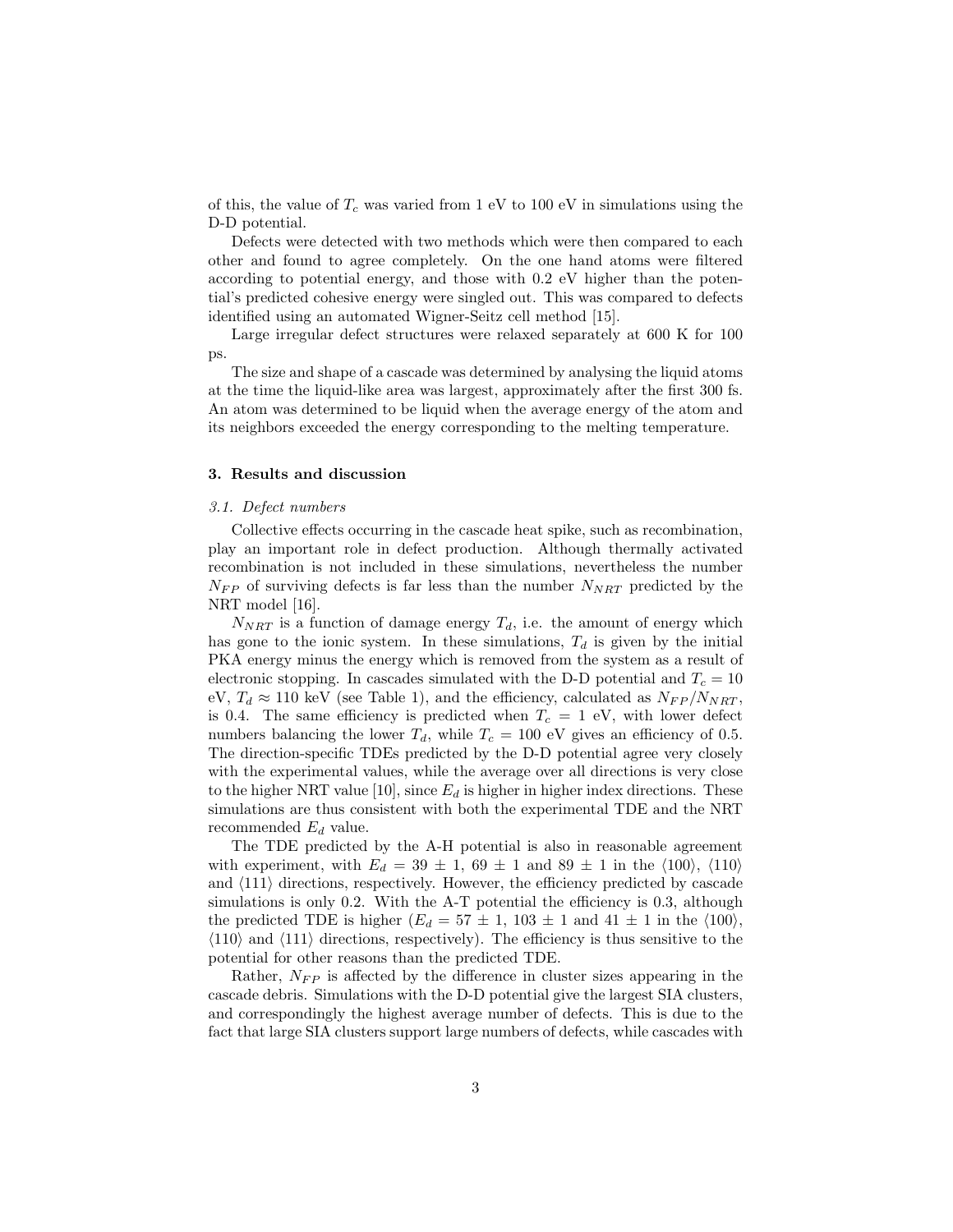| $T_d$          | $N_{FP}$         | $Cl_{max}^{vac}$ | C <sub>1</sub> SIA | $F_{vac}$       | $F_{SIA}$       | $E_{ES}$ [keV]   |
|----------------|------------------|------------------|--------------------|-----------------|-----------------|------------------|
| $1 \text{ eV}$ | $122.2 \pm 2.9$  | 5                | 54                 | 0.00            | $0.47 \pm 0.03$ | $82.5 \pm 1.2$   |
| 5eV            | $182.8 \pm 27.9$ | 118              | 164                | $0.21 \pm 0.07$ | $0.71 \pm 0.07$ | $47.6 \pm 0.65$  |
| 10 eV          | $179 \pm 21.0$   | 96               | 175                | $0.19 + 0.06$   | $0.72 \pm 0.06$ | $42.9 \pm 0.6$   |
| 20 eV          | $183 \pm 18.1$   | 72               | 94                 | $0.16 \pm 0.06$ | $0.81 + 0.01$   | $39.1 \pm 0.227$ |
| 100 eV         | $257 \pm 49.7$   | 177              | 224                | $0.28 \pm 0.10$ | $0.81 + 0.05$   | $34.6 \pm 1.55$  |

Table 1: Defect numbers  $N_{FP}$ , the size of the largest vacancy  $(Cl_{max}^{vac})$  and SIA cluster  $(Cl_{max}^{SIA})$ , and the fraction of vacancies  $(F_{vac})$  and SIAs  $(F_{SIA})$  in clusters larger the 4, for different ES cut-off energy  $T_c$  and using the D-D potential. The total energy  $E_{ES}$  lost to electronic stopping during the simulation is given in the last column.

only small clusters also have fewer defects in total. Although the Tersoff-type A-H potential tested in this work has lower TDEs than the other two potentials, it produces no large clusters, and has an average of only 90 Frenkel pairs per cascade. The A-T potential predicts roughly 30% fewer Frenkel pairs than the D-D potential, and accordingly the SIA clusters are slightly smaller.

#### 3.2. Effects of the electronic stopping threshold

The time plot in Fig. 1 of the cumulative ES energy losses shows no difference during the first 250 fs for different  $T_c$ . This is the ballistic phase of the cascade, when recoils are very energetic, and the number of atoms with kinetic energy less than 100 eV is negligible. Thus the energy lost to ES is derived almost exclusively from atoms with energies above 100 eV. As a result, the use of a low-energy cut-off, and the choice of its value, does not affect the development of the cascade until the very end of the ballistic phase, when lower energy atoms begin to appear.

After the ballistic phase is over, during the thermal phase, the subsequent electronic energy losses for different  $T_c$  values above 5 eV are minimal, since most atoms at this point have energies below 5 eV. However, with  $T_c = 1$  eV, a large amount of energy is still lost to the electronic system during the thermal phase, due to the large number of atoms in this phase that have energies just above 1 eV. The energy losses affect the formation of defect clusters, with only small clusters forming when  $T_c = 1$  eV, and large clusters appearing when  $T_c \geq 5$  $eV$  (see Fig. 2).

# 3.3. Cascade morphology

The relatively short distance of propagation of even the highest-energy recoils in W, combined with the lower energy disturbance caused by their passage, results in a continuous liquid area which occasionally gives rise to large interstitial clusters. These are found around the perimeter of the liquid area, suggesting that they have formed by the liquid isolation mechanism [15]. The occurrence of very large SIA clusters is accompanied by a vacancy-rich core, often containing a large vacancy cluster, and in general the larger the SIA cluster is, the closer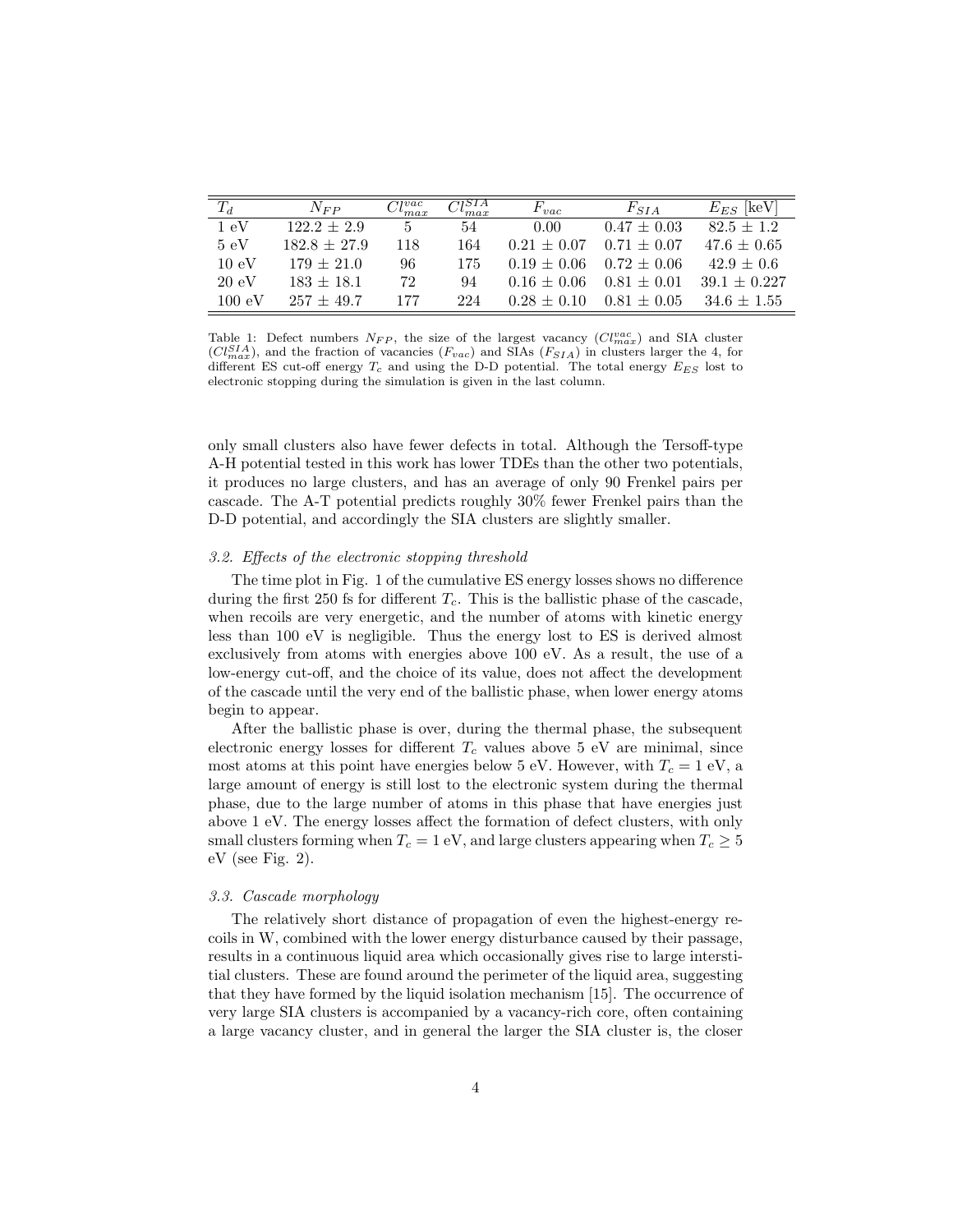

Figure 1: (Color online) Total cumulative electronic stopping  $E_{ES}$  in cascades with different  $T_c$ , using the D-D potential.



Figure 2: (Color online) Size distribution of defects for cascades simulated with the D-D potential, using different  $T_c$ .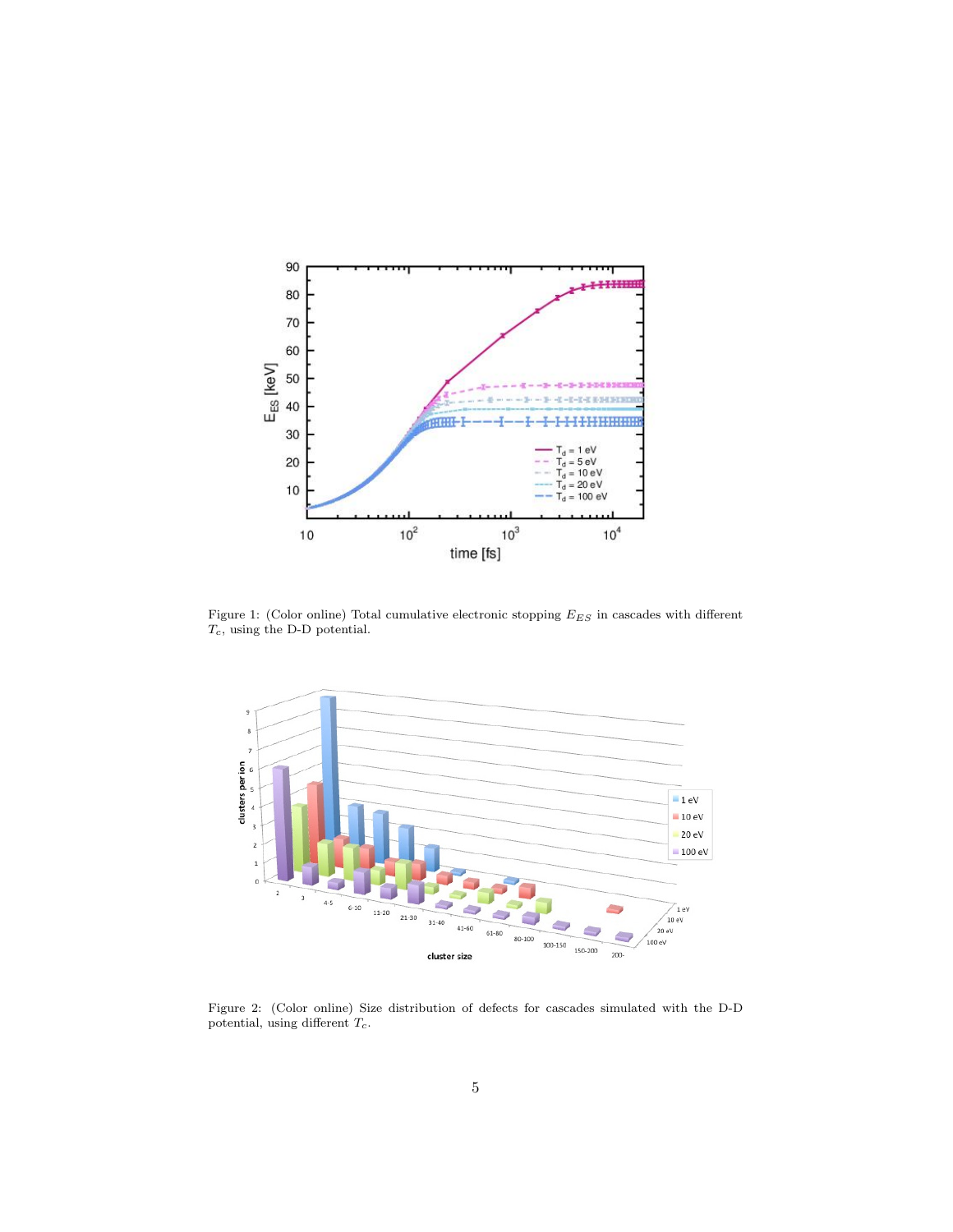it lies to the accompanying vacancy cluster. Large clusters appear in areas of cascades which are compact and almost spherical, which also take the longest to recrystallize. The maximum possible size of SIA clusters that can form at a given PKA energy is thus determined by the size of a compact cascade, rather than by the maximum extent of an elongated, partially split cascade. In many cascades where no large clusters have formed, the onset of cascade splitting can be inferred from the occurrence of a small number of SIAs between areas of vacancies, possibly evidence of collisions of pressure fronts as described by Calder et al.[17].

Simulations show that the size distribution of larger SIA clusters follows a power law  $F(n) = 7.45n^{-1.63}$  [18]. This law is valid up to the size of the largest possible cluster formed in a cascade. The above power law also shows that the total average number of defects produced in a cascade equals  $N = \sum_{1}^{n^*}$  $\binom{n}{1}$  nF(n)  $\approx$  $20.1 \cdot (n^*)^{0.37}$ , where  $n^*$  is the size of the largest defect cluster. N is a monotonic function of  $n^*$ , suggesting that the occurrence (or non-occurrence) of cascade break up can be explored experimentally by investigating the dependence of the size of the largest defect cluster formed in a cascade as a function of the PKA energy.

#### 3.4. Distributions and nature of defects

Approximately 60% of the cascades simulated with the D-D potential and  $T_c \geq 10$  eV form large clusters. The debris from the remaining  $40\%$  resembles that from cascades with  $T_c = 1$  eV, with only very small clusters, and the total average number of Frenkel pairs in these is only 120. Cascades which do produce large defect clusters retain a much higher total number of defects, while at the same time the number of isolated defects is relatively low. The large difference between these two cases means that an "average" cascade is not representative, and reasonable statistics requires the simulation of a large number of cascades.

When large clusters do form, SIA-type dislocation loops with both  $b=\langle100\rangle$ and  $b=1/2\langle 111 \rangle$  Burgers vector are found, in addition to more complex structures. Loops with  $b=\langle 100 \rangle$  typically contain 40-60 SIAs, while larger loops have  $\mathbf{b}=1/2\langle 111\rangle$ , and a number of the largest complex structures also relax to  $1/2\langle 111 \rangle$  -type loops after annealing at 600 K. For SIA-type loops with **, the habit plane normal is often pointing towards the central va**cancy cluster, whereas loops with  $b = \langle 100 \rangle$  lie on a plane intercepting the vacancy cluster. Mostly b is aligned in a direction which does not intercept the vacancy-rich core, and is thus not normal to the loop habit plane.

An example of the spacial distribution of defects is given in Fig. 3. A large, slightly distorted SIA-type dislocation loop consisting of 219 SIAs is visible in the foreground, close to the central vacancy cluster. The rest of the cascade debris spreads out towards the top right hand corner of the picture, and includes a small  $\langle 100 \rangle$  SIA-type dislocation loop with 69 SIAs. The damage, which extends approximately 35 Å in the  $\langle 111 \rangle$  direction, resulted from a recoil in the  $\langle 110 \rangle$  direction.

Vacancy clusters exist mostly as under-dense areas of the lattice. Only one cascade, simulated with the A-T potential, collapsed into a large vacancy-type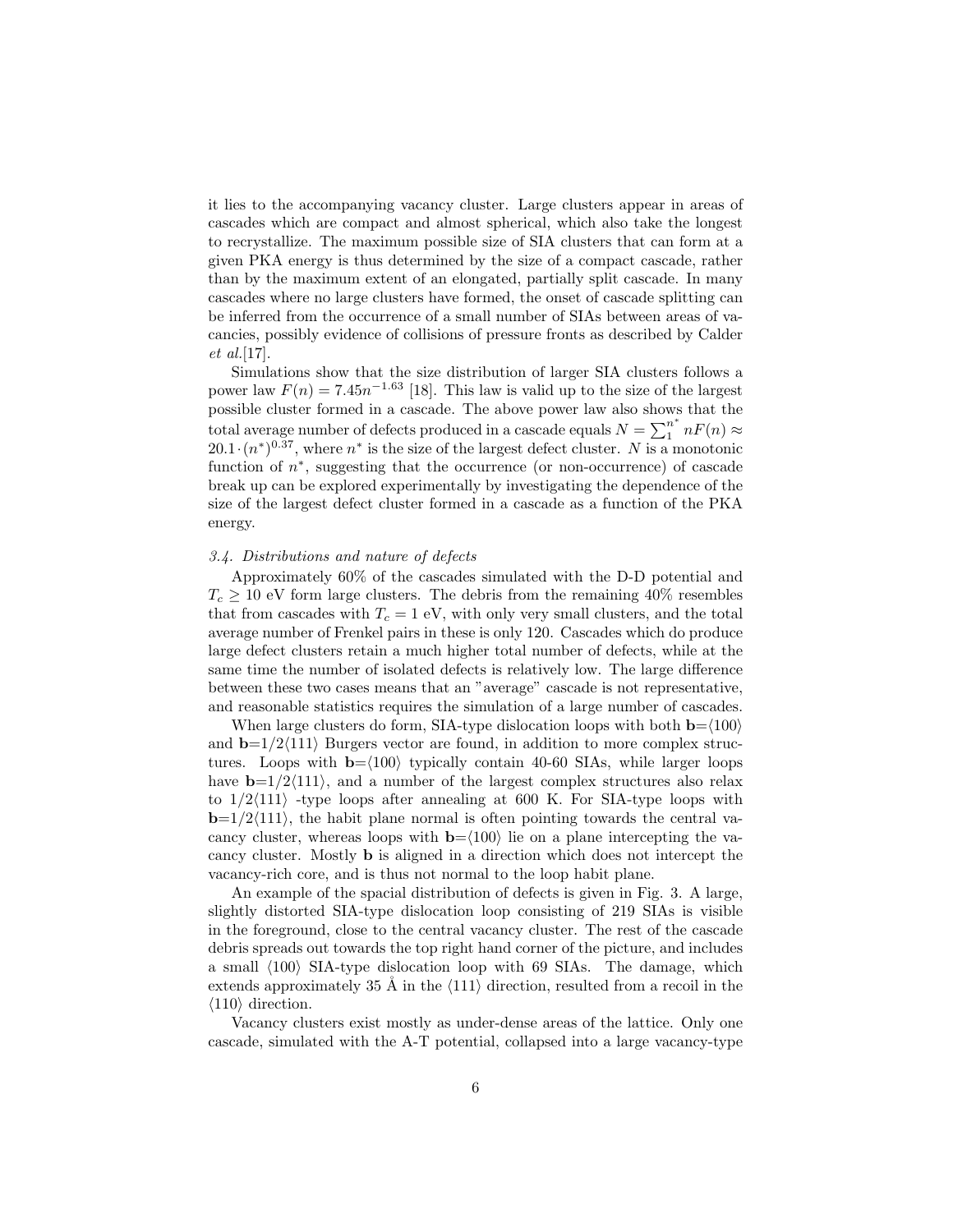

Figure 3: (Color online) The final damage configuration from a 150 keV PKA. Green spheres represent the W atoms with potential energy more than 0.2 eV higher than the cohesive energy. Blue spheres mark multiply occupied W-S cells, and red spheres indicate empty W-S cells.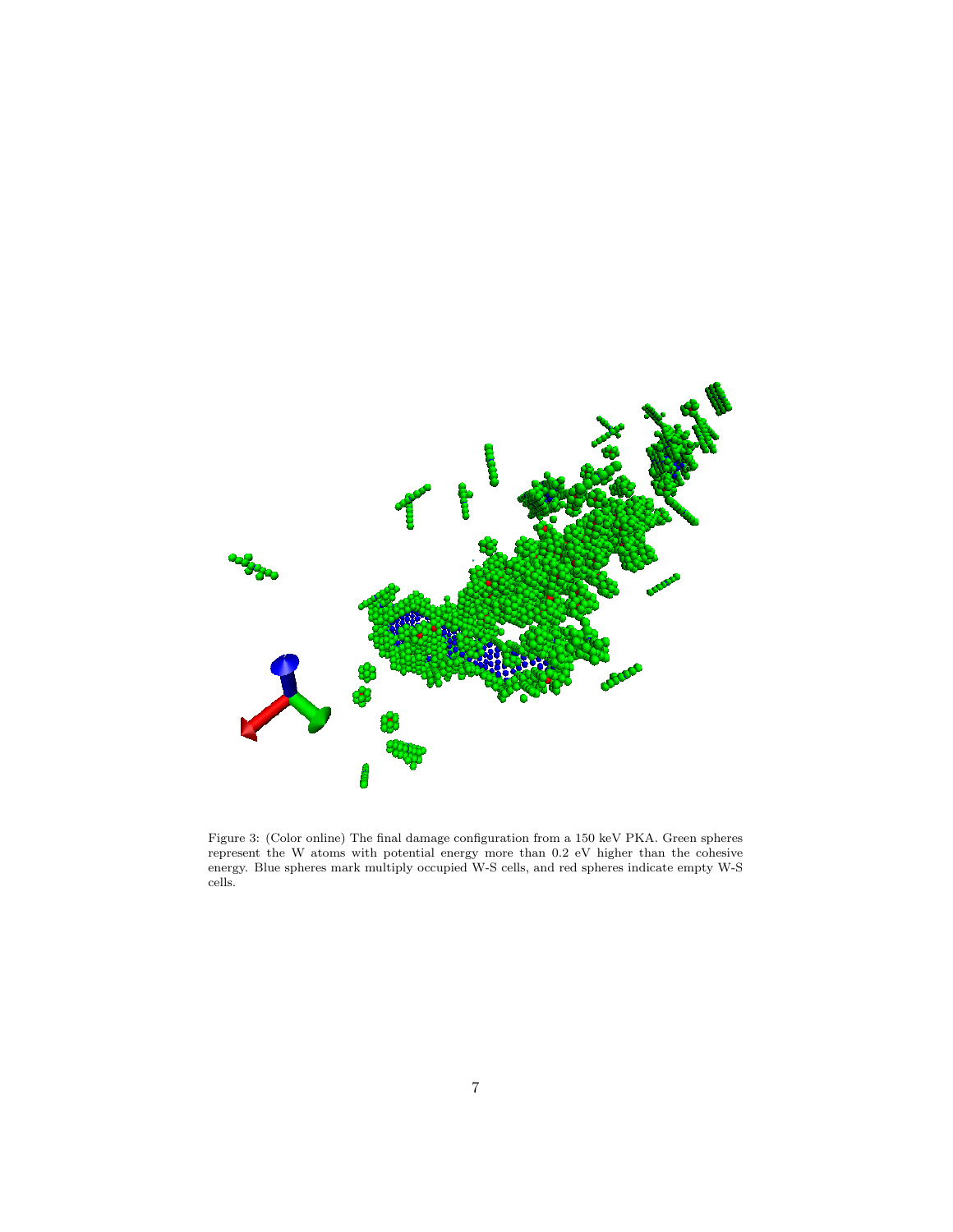

Figure 4: (Color online) The size distribution of vacancy clusters for cascades simulated in random directions, with the A-T, D-D and A-H potentials, using  $T_d = 10$  eV.

loop consisting of 213 vacancies, with Burgers vector  $\mathbf{b} = \langle 100 \rangle$ . Cascade collapse is affected by the rate of cooling of the heat spike, with slower cooling increasing the probability of collapse [19]. The clustered vacancies observed with the D-D potential may therefore indicate cascades close to collapsing, which may collapse in higher temperature simulations.

Vacancy cluster sizes for the three potentials are shown in Fig. 4. The A-H potential produced no large vacancy clusters, probably due to the faster rate of recrystallization of the heat spike resulting from the high melting point predicted by the potential  $(4550 \text{ K } [12])$ . A similar effect has been seen in Fe [20], and it is interesting to note that also in that case it was the Tersoff-type potential that failed to produce large clusters.

Vacancy clustering is also more affected than SIA clustering by the ES threshold, with no vacancy clusters forming with any potential when  $T_c = 1$ eV, and the largest cluster seen when  $T_c = 100$  eV. The energy removed from the heat spike during the thermal phase causes faster recrystallization of the liquid area, with the same effect on vacancy clustering as a higher melting point.

However, while simulations with A-T result in smaller SIA clusters than with D-D, and in total fewer Frenkel pairs, the fraction of vacancies in clusters is almost twice as high. This suggests that the rate of recrystallization of the heat spike is not the only mechanism affecting vacancy clustering, since the melting point predicted by  $D-D$  and  $A-T$  is practically the same, at 3900 K and ˜3950 K, respectively.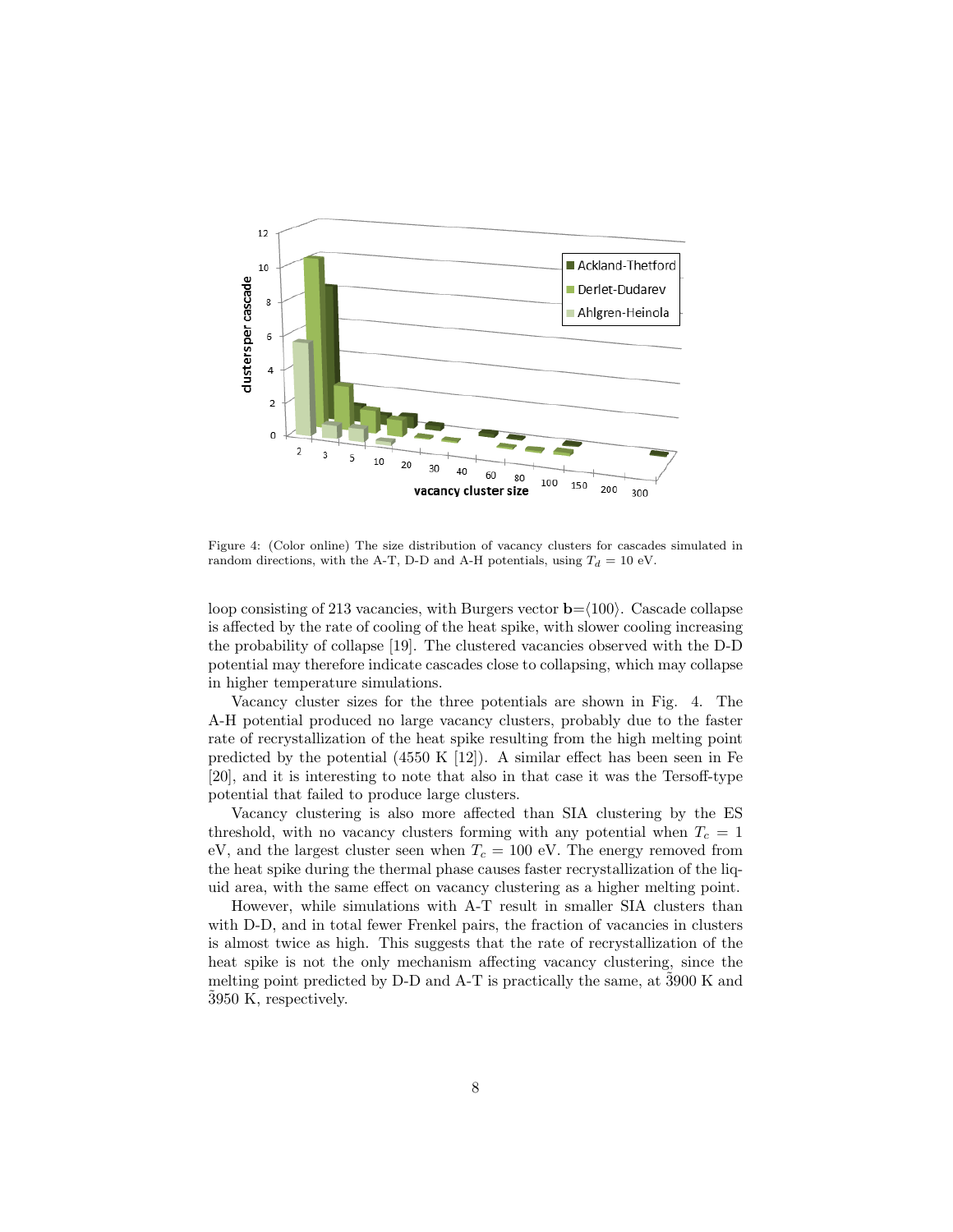# 4. Conclusions

We find that cascades in W from 150 keV recoils do not to fully break up into subcascades. The resulting intense heat spike facilitates the athermal formation of large dislocation loops and other complex clusters from single cascades. The average number of Frenkel pairs formed in the cascades is strongly affected by the probability of large clusters forming among the debris, rather than by the predicted  $E_d$  of the potential. The efficiency of defect production compared to the NRT prediction thus depends on collective effects which arise in the heat spike, causing formation of large defect clusters, and is sensitive to the choice of interatomic potential.

The largest clusters of both SIA and vacancy type form where the cascade is the most compact. Based on the scaling law for SIA clusters, we suggest a method for experimentally investigating cascade break-up, using the relationship between the maximum cluster size for which the law is valid, and the total average number of defects produced in a cascade.

The choice of electronic stopping threshold in simulations also has a large effect on the clustering probability, by affecting the total electronic energy losses and thus the rate of cooling of the heat spike. The effect of  $T_c$  on vacancy clustering is especially pronounced, with rapid cooling of the heat spike when  $T_c = 1$ eV completely inhibiting the formation of vacancy clusters. Since experiments indicate that large vacancy-type loops do form in single cascades, we conclude that  $T_c = 1$  eV is too low for simulations of high-energy cascades, if an ES friction term alone is used to describe electronic energy losses.

Dislocation loops of both SIA and vacancy type with Burgers vectors  $\mathbf{b} = \langle 100 \rangle$ and  $\mathbf{b} = 1/2\langle 111 \rangle$  occur in the cascade debris. This supports the interpretation of the recent in situ TEM experiments, where  $\mathbf{b} = \langle 100 \rangle$  type loops in self-ion irradiated tungsten were reported.

## Acknowledgements

This work, supported by the European Communities under the contracts of Association between EURATOM/Tekes, and between EURATOM and CCFE, was carried out within the framework of the European Fusion Development Agreement. The views and opinions expressed herein do not necessarily reflect those of the European Commission. Partial support was also received from the EURATOM 7th framework programme, under grant agreement number 212175 (GetMat project). This work was also part-funded by the RCUK Energy Programme under grant EP/I501045 and by the EPSRC via a programme grant EP/G050031. Grants of computer time from the Centre for Scientific Computing in Espoo, Finland, are gratefully acknowledged.

- [1] M. Gilbert, S. Dudarev, S. Zheng, L. Packer, J.-C. Sublet, Nuclear Fusion 52 (2012) 083019.
- [2] X. Yi, M. L. Jenkins, M. B. no, S. G. Roberts, Z. Zhou, M. A. Kirk, Phil. Mag. A 93 (2013) 1715–1738.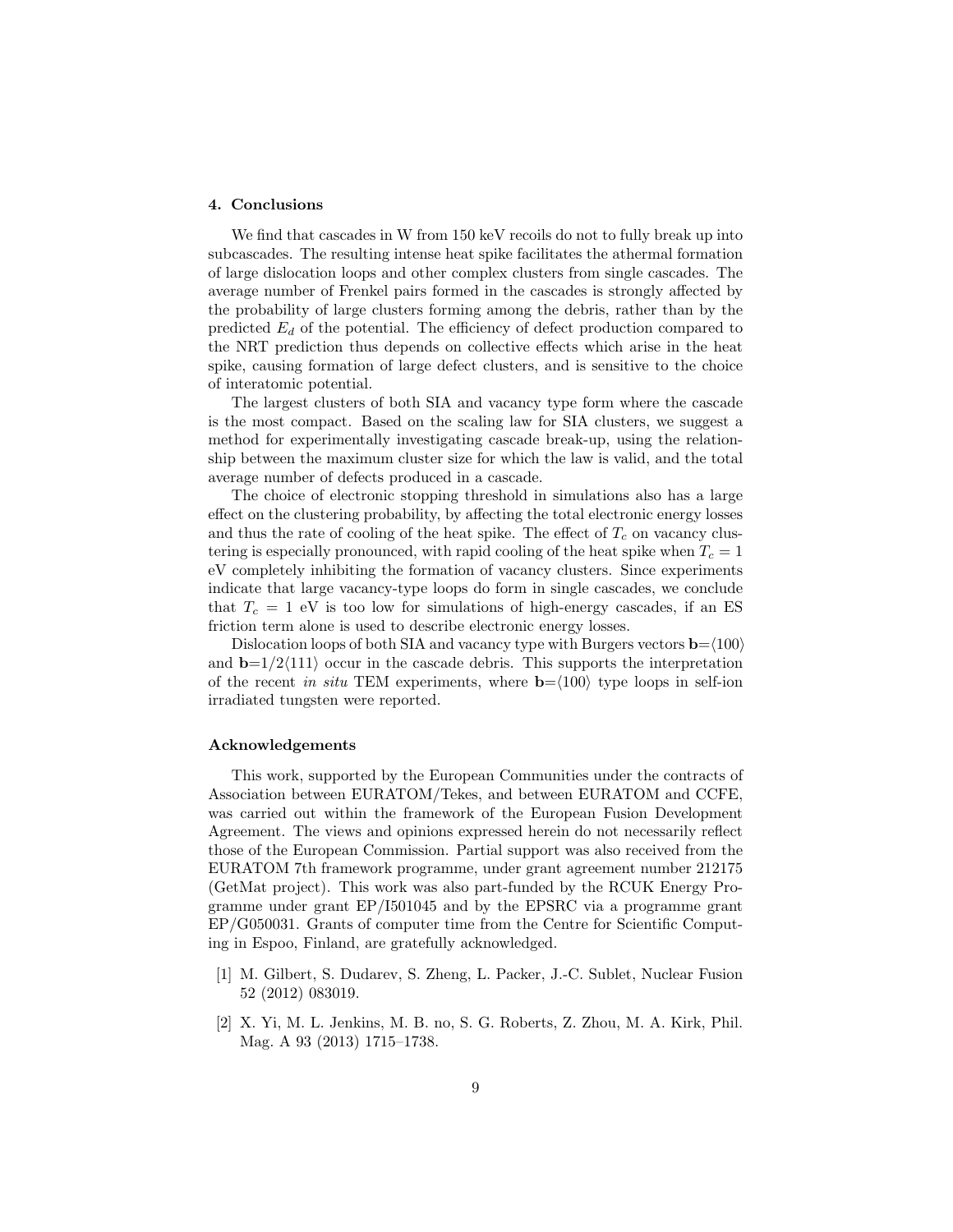- [3] R. E. Stoller, G. R. Odette, B. D. Wirth, J. Nucl. Mater. 251 (1997) 49–60.
- [4] M. J. Caturla, T. Diaz de la Rubia, M. Victoria, R. K. Corzine, M. R. James, G. A. Greene, J. Nucl. Mater. 296 (2001) 90–100.
- [5] F. Maury, M. Biget, P. Vajda, A. Lucasson, P. Lucasson, Radiat. Eff. 38 (1978) 53–65.
- [6] K. Nordlund, parcas computer code. The main principles of the molecular dynamics algorithms are presented in [21, 22]. The adaptive time step is the same as in [23], 2006.
- [7] H. Berendsen, J. Postma, W. van Gunsteren, A. DiNola, J. Haak, The Journal of Chemical Physics 81 (1984) 3684–3690.
- [8] P. M. Derlet, D. Nguyen-Manh, S. L. Dudarev, Phys. Rev. B 76 (2007) 054107.
- [9] J. F. Ziegler, U. Littmark, J. P. Biersack, The stopping and range of ions in solids / J.F. Ziegler, J.P. Biersack, U. Littmark, Pergamon New York, 1985.
- [10] C. Björkas, K. Nordlund, S. L. Dudarev, Nucl. Instr. Meth. B 267 (2009) 3204–3208.
- [11] G. J. Ackland, R. Thetford, Phil. Mag. A 56 (1987) 15–30.
- [12] T. Ahlgren, K. Heinola, N. Juslin, K. A., J. Appl. Phys. 107 (2010) 033516.
- [13] K. Nordlund, J. Wallenius, L. Malerba, Nucl. Instr. and Meth. B 246 (2006) 322–332.
- [14] J. F. Ziegler, SRIM-2008.04 software package, available online at http://www.srim.org., 2008.
- [15] K. Nordlund, R. S. Averback, Phys. Rev. B 56 (1997) 2421–2431.
- [16] M. J. Norgett, M. T. Robinson, I. M. Torrens, Nucl. Eng. Des. 33 (1975) 50–54.
- [17] A. Calder, D. Bacon, A. Barashev, Y. Osetsky, Philosophical Magazine 90 (2010) 863–884.
- [18] A. E. Sand, S. L. Dudarev, K. Nordlund, EPL 103 (2013) 46003.
- [19] C.A.English, M. Jenkins, Materials Science Forum 15-18 (1987) 1003–1022.
- [20] C. Björkas, K. Nordlund, M. J. Caturla, Phys. Rev. B 85 (2012) 024105.
- [21] K. Nordlund, M. Ghaly, R. S. Averback, M. Caturla, T. Diaz de la Rubia, J. Tarus, Phys. Rev. B 57 (1998) 7556–7570.